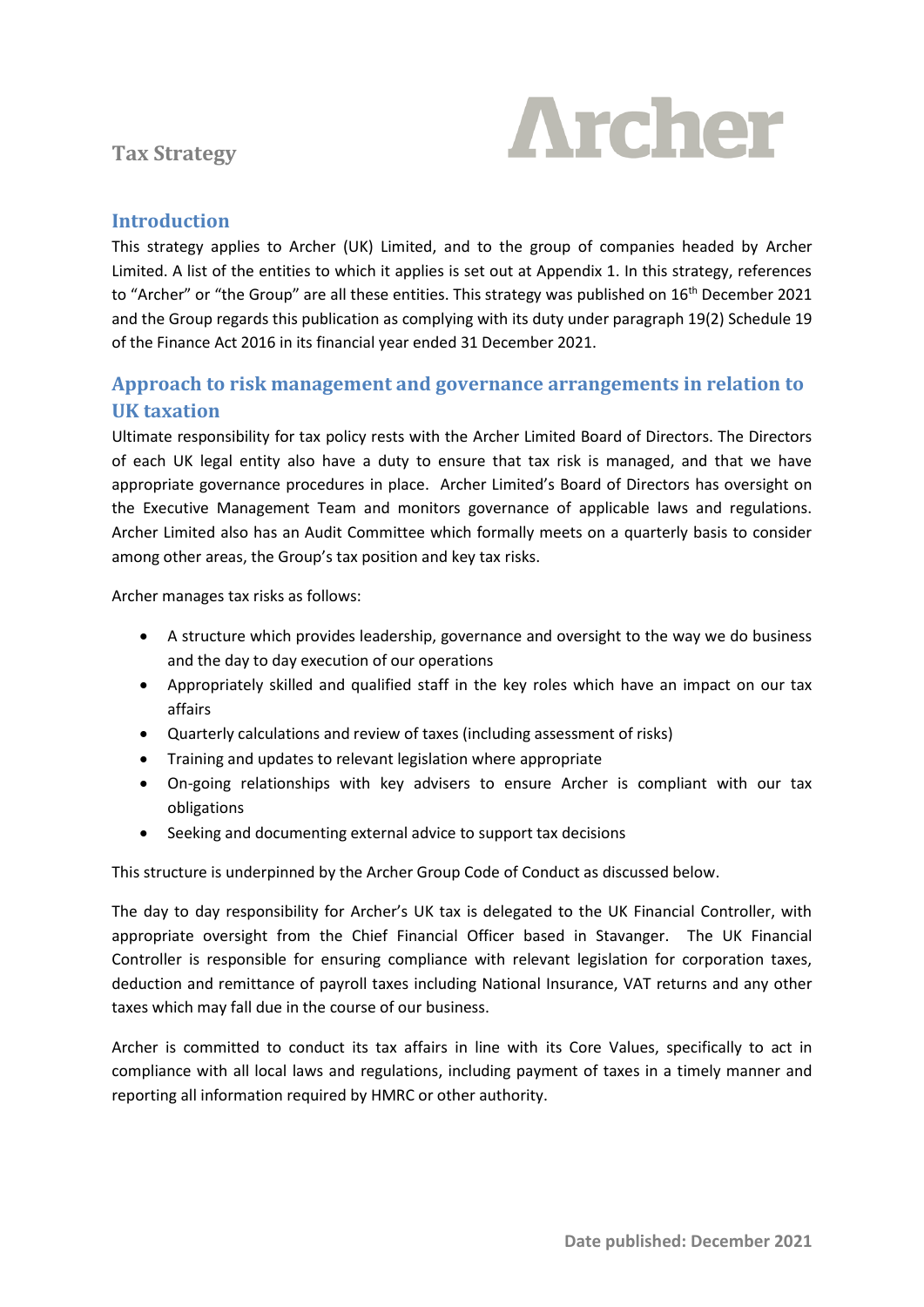

**Tax Strategy**

Archer Group has a Code of Conduct which applies to all its employees. This Code of Conduct ("the Code") supports a fundamental Archer commitment – to comply with all applicable legal requirements and to ensure our employees act with the high ethical standards set out in the Code. Non-compliance with the Code could constitute a disciplinary matter for our employees, with appropriate sanctions thereafter.

The consideration of risks for the Group is an on-going process and is set out each year in our annual report. There are a number of tax risks that the company is exposed to, particularly around noncompliance with relevant legislation for the main taxes the company is subject to (corporation taxes, payroll taxes, including National Insurance, and VAT).

## **Attitude of the Group to tax planning (so far as affecting UK taxation), and level of risk in relation to UK taxation that the Group is prepared to accept**

Archer manages its operations in a manner which seeks to maximise shareholder value. However Archer's overriding principle is to ensure appropriate compliance with relevant laws and regulations. We will take advantage of appropriate reliefs and incentives but we will not pursue aggressive tax planning arrangements and we will keep our arrangements simple and transparent. As a result we will minimise our tax risks.

The Group seeks advice from its tax advisers regularly, and obtains written advice to ensure it is fully compliant with legislation.

#### **Approach of the Group towards its dealings with HMRC**

We are committed to a professional and transparent relationship with HMRC, and seek to have certainty on matters wherever possible.

We seek to ensure we have timely submission of all relevant returns and timely payment of all tax amounts due. This covers all the interactions the Group has with HMRC, including its obligations as a collector and remitter of payroll taxes.